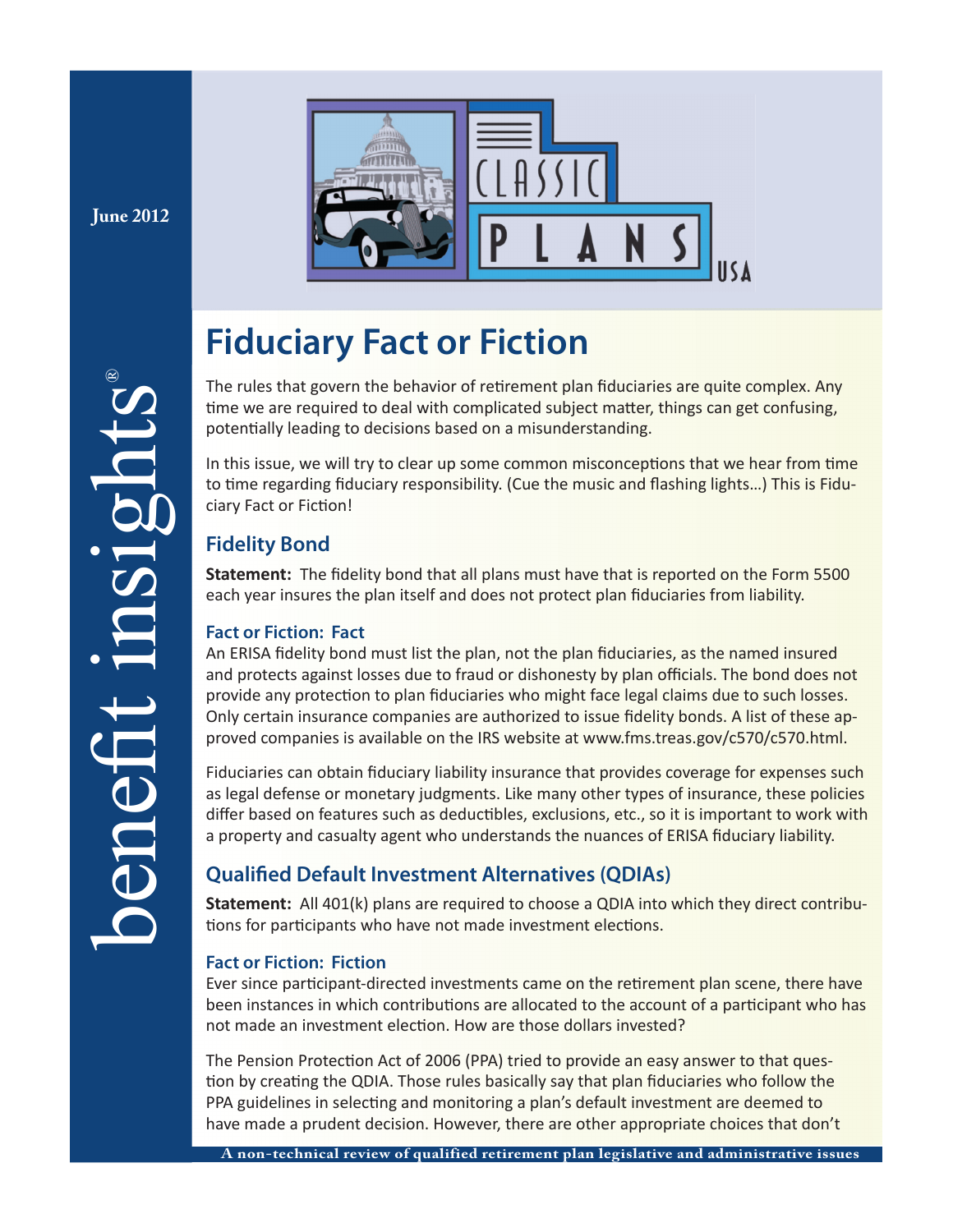fit within the QDIA rules. For example, money market funds do not fall within the definition of a QDIA; however, many investment professionals believe that in a volatile economy, a money market fund is a prudent default. Just because it isn't a QDIA does not make it imprudent.

Some plans choose not to designate a default at all. Rather, they make sure they have oneon-one meetings with each employee eligible for the plan to ensure investment elections are made. If all participants make elections, there is no need for a default investment.

# **Co-Fiduciaries**

**Statement:** A plan sponsor who appoints other fiduciaries or hires a "co-fiduciary" service provider such as an investment professional can be held liable for the actions of those other fiduciaries.

#### **Fact or Fiction: Fact**

Being a fiduciary is somewhat like being a parent. A mother is not any less of a parent simply because the father is a "co-parent." Both are parents in their own right, regardless of whether there is another parent involved.

So it is with plan fiduciaries, which makes the term "co-fiduciary" somewhat of a misnomer. If Jane Doe is a fiduciary, the fact that another plan sponsor representative or a service provider is also a fiduciary does not make Jane any less of one. When there are multiple fiduciaries, their liability is said to be "joint and several." This concept is best explained by a quick example. Assume a plan has four fiduciaries, and there is a fiduciary breach claim that results in \$1 million in damages. Each fiduciary is responsible for the full \$1 million, not \$250,000 (¼ of the total) or some other pro rated amount.

There are several reasons this is important. First, it highlights the importance of using caution when selecting those who will serve on plan committees. While the idea of involving rank and file employees in plan management decisions might engender positive relations, an employee who doesn't understand all that is required of a plan fiduciary could create liability for other committee members, trustees, etc.

Second, it emphasizes the importance of hiring service providers who are truly experts in the field and are focused on acting in the best interest of plan participants.

# **Participant Investment Direction and 404(c) Compliance**

**Statement:** Compliance with ERISA section 404(c) is mandatory and ensures that plan fiduciaries will not get sued.

#### **Fact or Fiction: Fiction**

As a quick recap, ERISA section  $404(c)$  says that if plan sponsors meet certain requirements related to the number of investment options available, frequency of participant access and disclosure of information, the fiduciaries are not responsible for any losses that result from participants directing the investment of their own accounts.

Compliance with 404(c) is completely optional, and it does not guarantee a fiduciary will not get sued. It simply says that in the event of a lawsuit, fiduciaries use a different method to demonstrate they are not responsible for the losses in question. The lawyers still get involved, and the fiduciaries still have to defend themselves.

 $\mathcal{D}_{\mathbb{Z}}$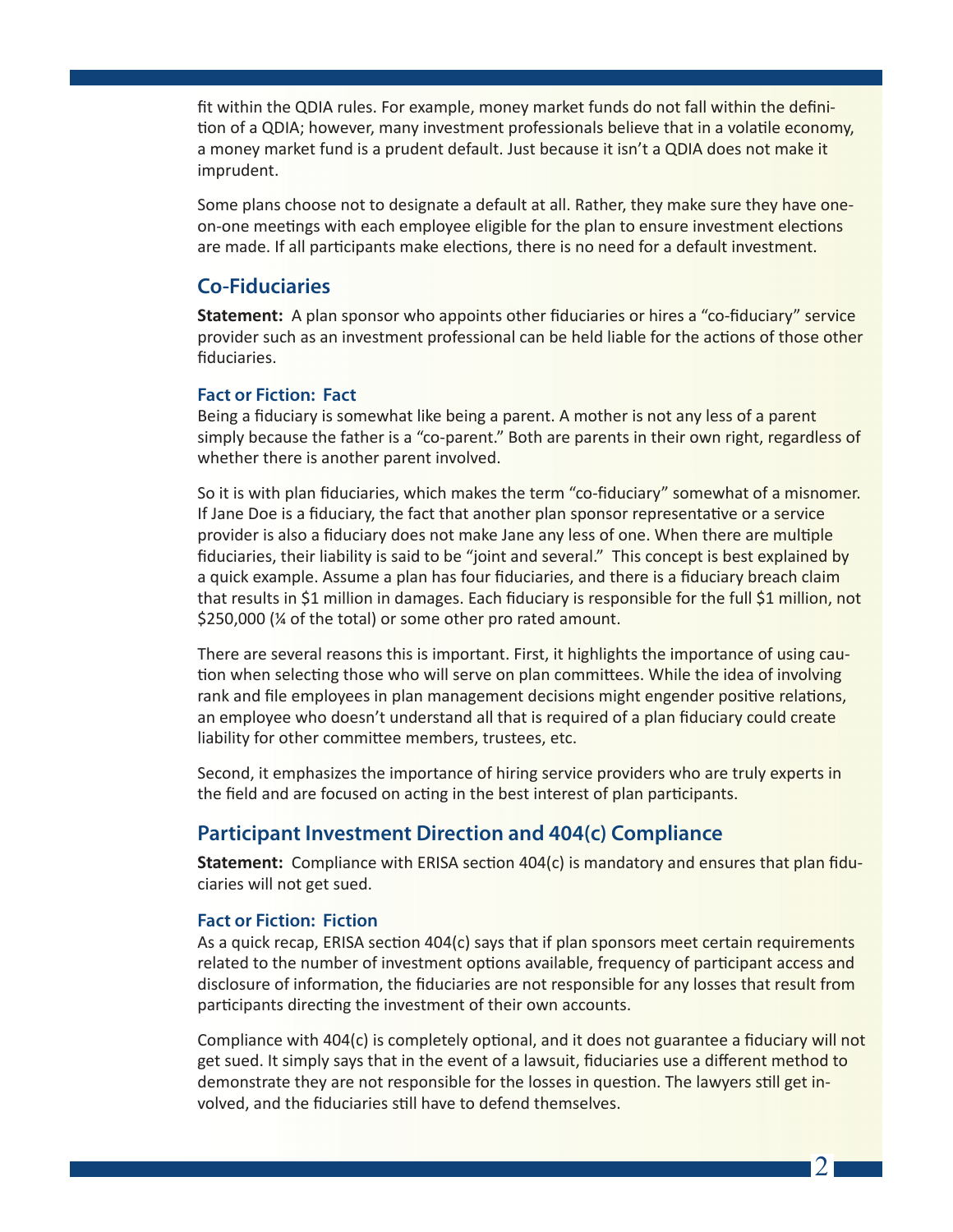One of the core principles of fiduciary duty is to always act in the best interest of plan participants. Some sponsors believe that allowing participants with no investment experience to move their investments any given day among 20 different options is definitely not in participants' best interests. Anecdotal evidence suggests that more limited access such as allowing participants to choose once each year from three professionally managed, riskbased portfolios can lead to more favorable performance over time.

Daily access with 20 funds is 404(c) compliant (assuming all the disclosure requirements are satisfied) while annual access with three portfolios, by definition, does not qualify for  $404(c)$  protection. However, one could certainly argue that the latter alternative is in the best interest of a participant population with no investment expertise.

#### **Service Providers**

**Statement:** Fiduciaries have an obligation to monitor their service providers on an ongoing basis to ensure they continue to be prudent choices.

#### **Fact or Fiction: Fact**

Many articles focus on the due diligence that should go into selecting those people or companies that provide services to a plan. What is sometimes overlooked, however, is the requirement that plan fiduciaries monitor the performance of those providers on an ongoing basis to make sure that all the factors supporting the original selection continue to be present and relevant. If circumstances change either with the plan or the provider, fiduciaries must assess the impact on the provider relationships.

Consider a large institution that comes under new management that does not share the previous commitment to servicing retirement plans. Fiduciaries must decide whether it is prudent (in the best interest of plan participants) to continue working with that institution. Sometimes, the plan, rather than the provider, experiences a change that warrants looking elsewhere. Any number of factors such as company growth or a recent acquisition could suggest that it is prudent to consider other providers.

This is not to suggest that a provider change is a foregone conclusion every time there is some extraordinary event. Maybe, a plan's growth makes it eligible for slightly lower fees at a larger institution, but the current investment advisor's familiarity with the company's culture, goals and employees allows him or her to provide very personalized service. The fiduciaries could very well determine that it is prudent to pay the higher fee in order to retain the personal service and trust they have with their current advisor.

The point is that fiduciaries should regularly assess their providers in light of the relevant facts and circumstances and document their decisions regardless of what that decision happens to be.

#### **Fees**

**Statement:** Fiduciaries must take steps to minimize the expenses related to maintaining the plan.

#### **Fact or Fiction: Fiction**

With all the regulatory focus on fee disclosure over the last five years, it would be easy to believe that every fiduciary's primary goal should be to control costs. It is never a good

3